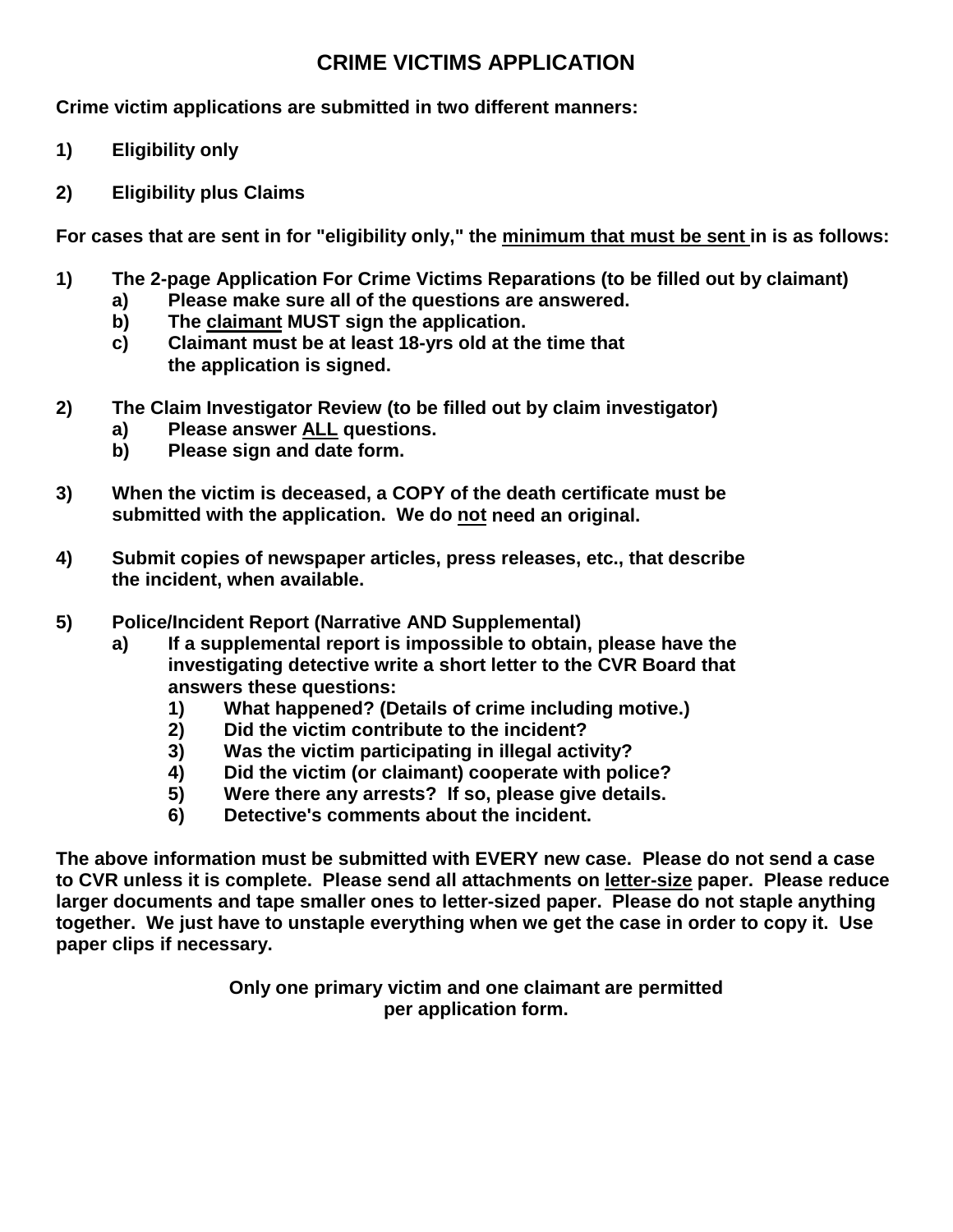# **APPLICATION FOR CRIME VICTIMS REPARATIONS**

#### **CRIME VICTIMS REPARATIONS BOARD**

**Office: (225) 342-1749 Nationwide Toll-Free (888) 6-VICTIM www.lcle.la.gov/cvr**

#### **THIS BOX IS TO BE COMPLETED BY THE SHERIFF'S CLAIM INVESTIGATOR**

Date Application Received \_\_\_\_\_\_\_\_\_\_\_\_\_\_\_\_\_\_\_\_\_\_\_\_\_\_\_\_\_\_\_\_CVR #\_\_\_

### *When completed, return this application to the Claim Investigator in the Sheriff's office in the parish where the crime occurred.*

In order for your application to be processed, you must complete all information on this application. *PLEASE PRINT!* You have one year from the date of the crime to file this application. If you are filing later than one year, you must attach a letter of explanation. Please remember, the Crime Victims Reparations Board is **NOT** responsible for your bills.

You do not need an attorney to complete this form. **If you need assistance, contact the Sheriff's claim investigator** or Crime Victims Reparations office at the above-listed telephone numbers. If you choose to hire an attorney to assist you, those fees CANNOT be repaid to you by this program.

You will be notified by mail when your application reaches the Louisiana Crime Victims Reparations Board office. Please see additional information, including a list of Claims Investigators, on our website: **www.lcle.la.gov/cvr**.

| <b>Primary</b>                                                                                                                         |                                                                                               | <b>VICTIM INFORMATION</b>                                                                                 | <b>Secondary</b>              |  |  |  |  |  |
|----------------------------------------------------------------------------------------------------------------------------------------|-----------------------------------------------------------------------------------------------|-----------------------------------------------------------------------------------------------------------|-------------------------------|--|--|--|--|--|
|                                                                                                                                        |                                                                                               |                                                                                                           |                               |  |  |  |  |  |
|                                                                                                                                        |                                                                                               |                                                                                                           |                               |  |  |  |  |  |
|                                                                                                                                        |                                                                                               |                                                                                                           |                               |  |  |  |  |  |
|                                                                                                                                        |                                                                                               | Home Phone ( ) ____________________Work Phone ( ) _____________________Cell Phone ( ) ___________________ |                               |  |  |  |  |  |
|                                                                                                                                        |                                                                                               | Is victim deceased? _____ Yes _____ No Does victim have children/other dependents? ____ Yes ____ No       |                               |  |  |  |  |  |
| Did the victim miss work as a result of crime-related injuries? ________ Yes<br>No                                                     |                                                                                               |                                                                                                           |                               |  |  |  |  |  |
|                                                                                                                                        |                                                                                               | Answering questions about the victim's race/ethnic background is voluntary. It will remain confidential.  |                               |  |  |  |  |  |
| <b>SEX</b>                                                                                                                             | <b>VICTIM'S AGE</b>                                                                           | <b>ETHNIC BACKGROUND:</b>                                                                                 | Did VICTIM have a disability  |  |  |  |  |  |
| $\Box$ MALE                                                                                                                            | <b>When Crime Occurred</b>                                                                    | $\Box$ Black $\Box$ American Indian $\Box$ Asian                                                          | BEFORE the date of the crime? |  |  |  |  |  |
| $\Box$ FEMALE                                                                                                                          |                                                                                               | $\Box$ White $\Box$ Hispanic $\Box$ Alaskan Native                                                        | _____ Yes ______<br>No        |  |  |  |  |  |
| <b>CLAIMANT INFORMATION</b><br>(Complete only if you are responsible for some/all expenses)<br>LIST ONLY ONE CLAIMANT PER APPLICATION! |                                                                                               |                                                                                                           |                               |  |  |  |  |  |
|                                                                                                                                        |                                                                                               |                                                                                                           |                               |  |  |  |  |  |
| ______________________________Social Security # ________________________________<br>(First, Middle, Maiden (If applicable) and Last)   |                                                                                               |                                                                                                           |                               |  |  |  |  |  |
| Address_                                                                                                                               | <u> 1980 - Jan James Sand, Amerikaansk politiker († 1908)</u><br>Street Address or P.O. Box # | City                                                                                                      | <b>State</b><br>Zip           |  |  |  |  |  |
|                                                                                                                                        |                                                                                               |                                                                                                           |                               |  |  |  |  |  |
| (mother, father, friend, uncle, aunt, etc.)                                                                                            |                                                                                               |                                                                                                           |                               |  |  |  |  |  |
|                                                                                                                                        |                                                                                               |                                                                                                           |                               |  |  |  |  |  |
| Date of Birth: _______________________<br>You were referred to this program by:___________                                             |                                                                                               |                                                                                                           |                               |  |  |  |  |  |
| (Agency or Company Name; Friend, Relative, Media, Other)                                                                               |                                                                                               |                                                                                                           |                               |  |  |  |  |  |
|                                                                                                                                        |                                                                                               |                                                                                                           |                               |  |  |  |  |  |

August 13, 2014

Louisiana Commission on Law Enforcement Crime Victims Reparations P.O. Box 3133 Baton Rouge, LA 70821